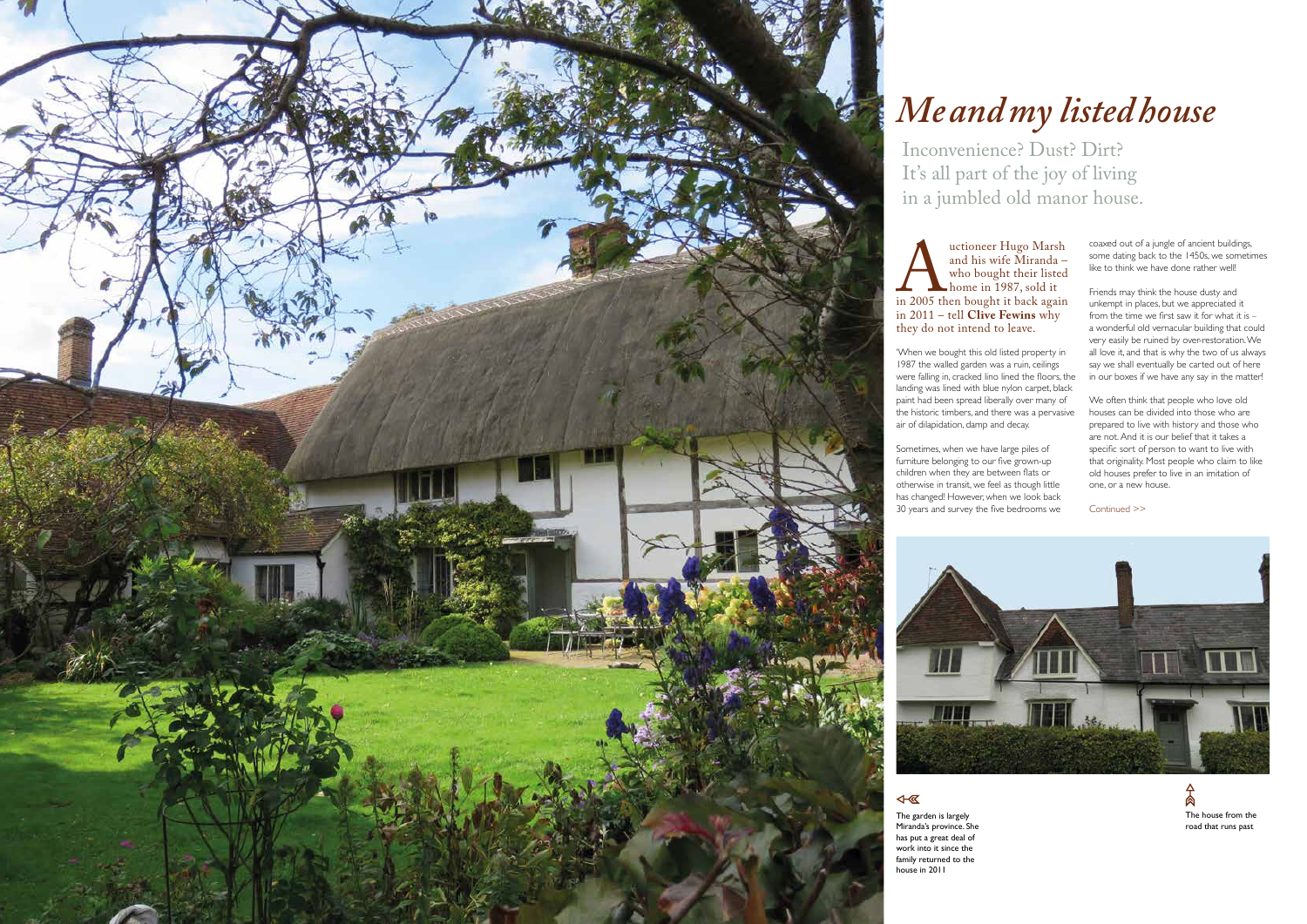### **ME AND MY LISTED HOUSE**





## ADVERTISING SPACE

Continued >>



The Marshes created a kitchen where previously there had been just a rather rough eating area, and a single tap

 $\frac{1}{2}$ 

Certainly to derive the full pleasure from living in an old house you need a firm belief that the joys and excitement of living in one amply counteract all the additional labour (it comes in many forms) that is involved. In our case much of it was physical. We had to create Part 14th century hall house, part agricultural a kitchen where previously there had been just a rather rough eating area, and a new twostorey dining room out of a semi-open space where carts had once stood to unload the apple harvest.

It is a good job that we both had some idea of the skills connected with carpentry, plumbing, electrics and plastering after each spending some years working on our respective rot-riddled Victorian houses in South London when we married in our late 20s.

**S** The old garden pump, which was used until the 1939-45 war. It supplied a large cistern which was used for watering flowers, fruit and other produce in the former walled garden

 $\overline{48}$ An eye for detail:

The search for our first married home in

the countryside not too many miles from

the capital led to this rambling Grade II listed former farmhouse in a Berkshire Downland village in September 1986.

store and service rooms and part 17th century extension, it had been bought in 1952 by an elderly gentleman and lived in by him until his recent move to a care home. His family had made the mistake of emptying the house. It looked and smelt awful. The asking price was £200,000 and we said no.

We had just had our bid turned down for another house in a village 20 miles away when this property came back on the market at £175,000 in December of the same year.

Hugo points at some of the Arts and Crafts style long wrought iron brackets specially made for them to support the guttering that starts at the point where the thatched Long Barn joins a tiled section of roof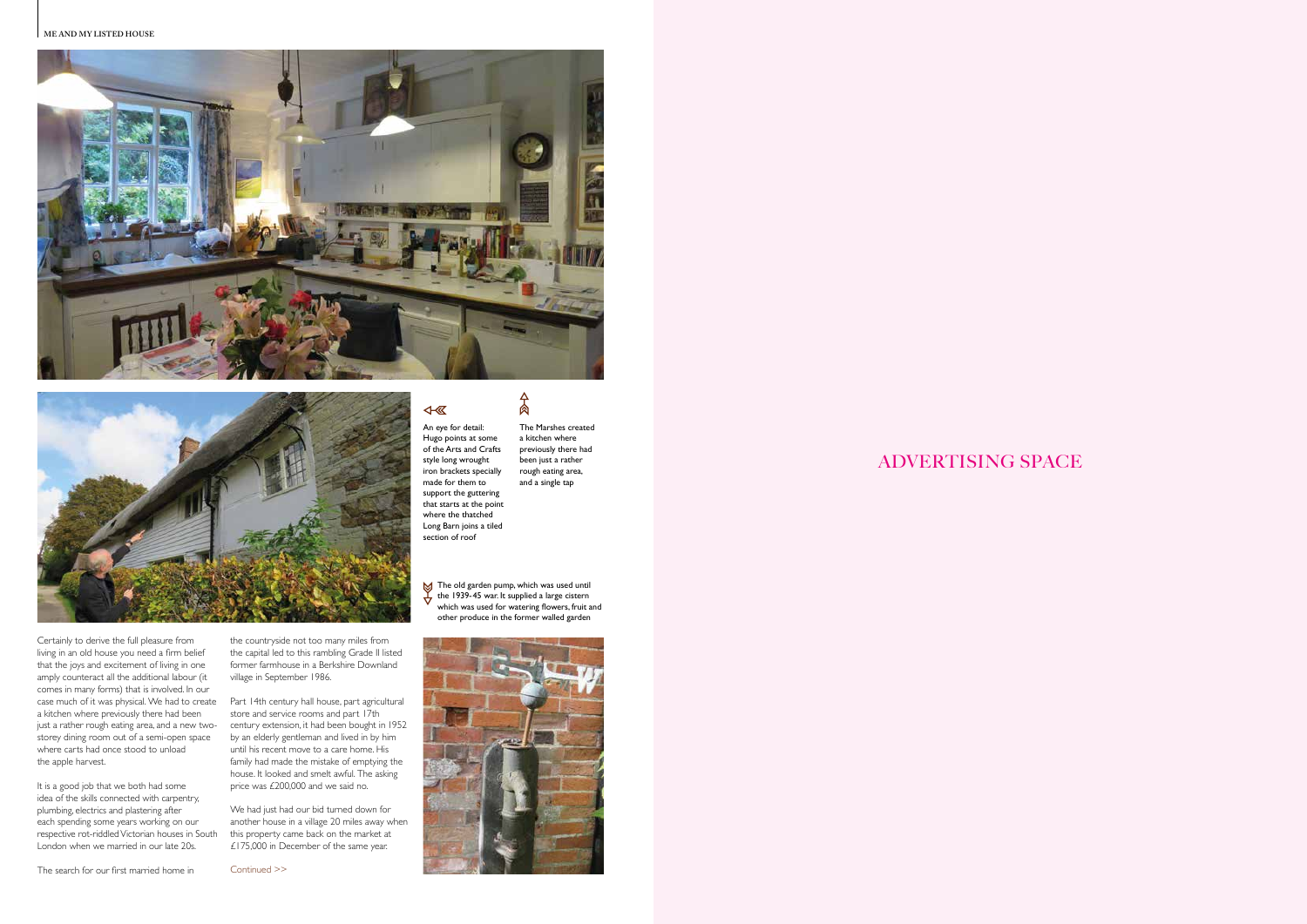# 4⊗





ADVERTISING SPACE

The main entrance to the house nowadays is through the double gates that lead directly to the garden. This is the view on entering

We looked again at the huge potential, including the walled garden, and offered £168,000. It was accepted.

Our wonderful local builder, Rod Snelling, and his brilliant colleague Alf (then well into his 60s) were here on and off for three years and really carried out the structural rescue of the house. They brought about its rescue using the beautifully crafted drawings of my late father, an architect (no CAD user, here).

They undertook such transformations as turning an untouched 18th century apple store into a bedroom and constructing a full-size internal staircase to replace an exterior one. It is made from newel posts and balusters from my father's carefully-nurtured hoard and spindles from a reclamation yard in Oxford. The landing is made from discarded Lambeth Council doors, again obtained through my father. It still does the job admirably, but the filled-in letterbox on the underside will baffle future house historians!

We took a similar approach with the kitchen. It was really just a space with tatty cupboards, an old dresser and a solid fuel Triplex stove. When we opened the stove door we found a screwed-up newspaper dating from 1953 with a report stating that Prince Charles would be attending the Coronation but that Princess Anne was considered too young! We created the new kitchen almost entirely from bits and pieces found in a large reclamation yard about three miles from here, with cupboard doors cut from the doors of large storage cupboards that came from the Natural History Museum in South Kensington. They had been deposited in a skip at the rear of the firm where Hugo, an auctioneer, worked at the time.

The kitchen has enjoyed a few coats of paint in-between times, but is still largely the same and has served not only our entire family extremely well but also the lovely family that bought the house from us in 2005 and the next people, who subsequently bought it and sold it back to us in 2011.

Continued >>

*Left:* More of the timber framing of the Long Barn show behind a panel in the hallway

 $R$ 

*Right:* Some of the vertical posts in the original cruck-framed 15th century section of the house occur in the oddest of places!